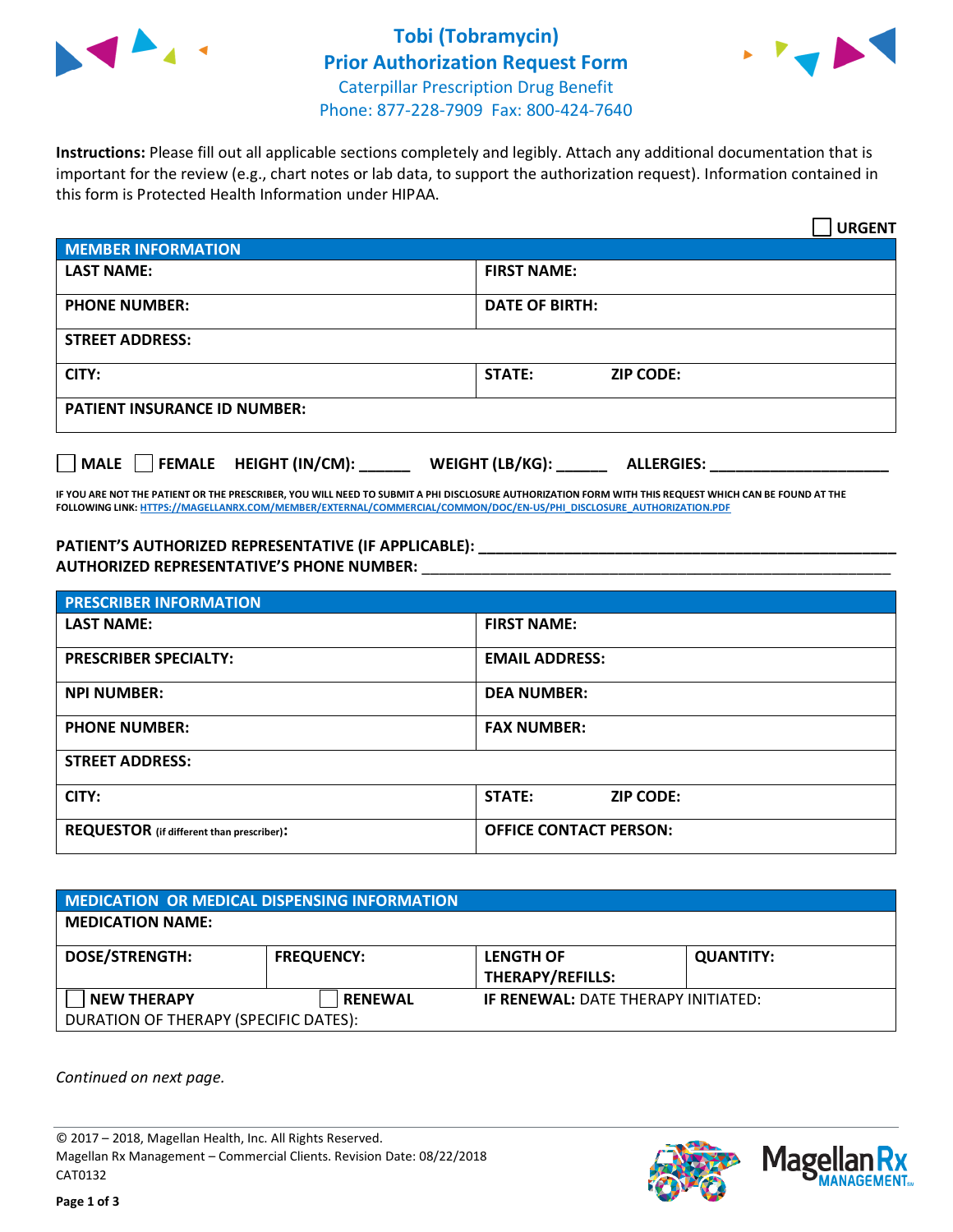



| <b>MEMBER'S LAST NAME:</b> NAME                                                                                                                                                                                    | <b>MEMBER'S FIRST NAME:</b>                                                                                                                                                                                                                                                                                                                                                                                                                            |                                                       |
|--------------------------------------------------------------------------------------------------------------------------------------------------------------------------------------------------------------------|--------------------------------------------------------------------------------------------------------------------------------------------------------------------------------------------------------------------------------------------------------------------------------------------------------------------------------------------------------------------------------------------------------------------------------------------------------|-------------------------------------------------------|
|                                                                                                                                                                                                                    | 1. HAS THE PATIENT TRIED ANY OTHER MEDICATIONS FOR THIS CONDITION?                                                                                                                                                                                                                                                                                                                                                                                     | YES (if yes, complete below)<br><b>NO</b>             |
| <b>MEDICATION/THERAPY (SPECIFY</b><br>DRUG NAME AND DOSAGE):                                                                                                                                                       | <b>DURATION OF THERAPY (SPECIFY</b><br>DATES):                                                                                                                                                                                                                                                                                                                                                                                                         | <b>RESPONSE/REASON FOR</b><br><b>FAILURE/ALLERGY:</b> |
| <b>2. LIST DIAGNOSES:</b>                                                                                                                                                                                          |                                                                                                                                                                                                                                                                                                                                                                                                                                                        | <b>ICD-10:</b>                                        |
| □ Cystic fibrosis<br>□ Other Diagnosis __________________ICD-10 Code(s):                                                                                                                                           |                                                                                                                                                                                                                                                                                                                                                                                                                                                        |                                                       |
| PRIOR AUTHORIZATION.                                                                                                                                                                                               | 3. REQUIRED CLINICAL INFORMATION: PLEASE PROVIDE ALL RELEVANT CLINICAL INFORMATION TO SUPPORT A                                                                                                                                                                                                                                                                                                                                                        |                                                       |
| <b>Clinical Information:</b>                                                                                                                                                                                       | Does the patient have an infection with pseudomonas aeruginosa? $\Box$ Yes $\Box$ No                                                                                                                                                                                                                                                                                                                                                                   |                                                       |
| Is the patient colonized with Burkholderia cepacia? $\Box$ Yes $\Box$ No                                                                                                                                           |                                                                                                                                                                                                                                                                                                                                                                                                                                                        |                                                       |
|                                                                                                                                                                                                                    | Has the patient tried and had an inadequate response to generic tobramycin nebulized inhalation? $\Box$ Yes $\Box$ No                                                                                                                                                                                                                                                                                                                                  |                                                       |
| <b>Reauthorization:</b><br>If this is a reauthorization request, answer the following:<br>Is the patient colonized with Burkholderia cepacia? $\Box$ Yes $\Box$ No<br>physician feels is important to this review? | Does the patient have an infection with pseudomonas aeruginosa? $\Box$ Yes $\Box$ No<br>Are there any other comments, diagnoses, symptoms, medications tried or failed, and/or any other information the                                                                                                                                                                                                                                               |                                                       |
| received.                                                                                                                                                                                                          | Please note: Not all drugs/diagnosis are covered on all plans. This request may be denied unless all required information is                                                                                                                                                                                                                                                                                                                           |                                                       |
| verify the accuracy of the information reported on this form.                                                                                                                                                      | ATTESTATION: I attest the information provided is true and accurate to the best of my knowledge. I understand that the Health<br>Plan, insurer, Medical Group or its designees may perform a routine audit and request the medical information necessary to                                                                                                                                                                                            |                                                       |
| Prescriber Signature or Electronic I.D. Verification:                                                                                                                                                              |                                                                                                                                                                                                                                                                                                                                                                                                                                                        | Date:                                                 |
| and arrange for the return or destruction of these documents.                                                                                                                                                      | CONFIDENTIALITY NOTICE: The documents accompanying this transmission contain confidential health information that is legally privileged. If<br>you are not the intended recipient, you are hereby notified that any disclosure, copying, distribution, or action taken in reliance on the contents<br>of these documents is strictly prohibited. If you have received this information in error, please notify the sender immediately (via return FAX) |                                                       |
|                                                                                                                                                                                                                    | <b>FAX THIS FORM TO: 800-424-7640</b><br><b>MAIL REQUESTS TO:</b> Magellan Rx Management Prior Authorization Program; c/o Magellan Health, Inc.                                                                                                                                                                                                                                                                                                        |                                                       |
| © 2017 - 2018, Magellan Health, Inc. All Rights Reserved.<br>Magellan Rx Management - Commercial Clients. Revision Date: 08/22/2018<br>CAT0132                                                                     |                                                                                                                                                                                                                                                                                                                                                                                                                                                        | <b>Magella</b>                                        |